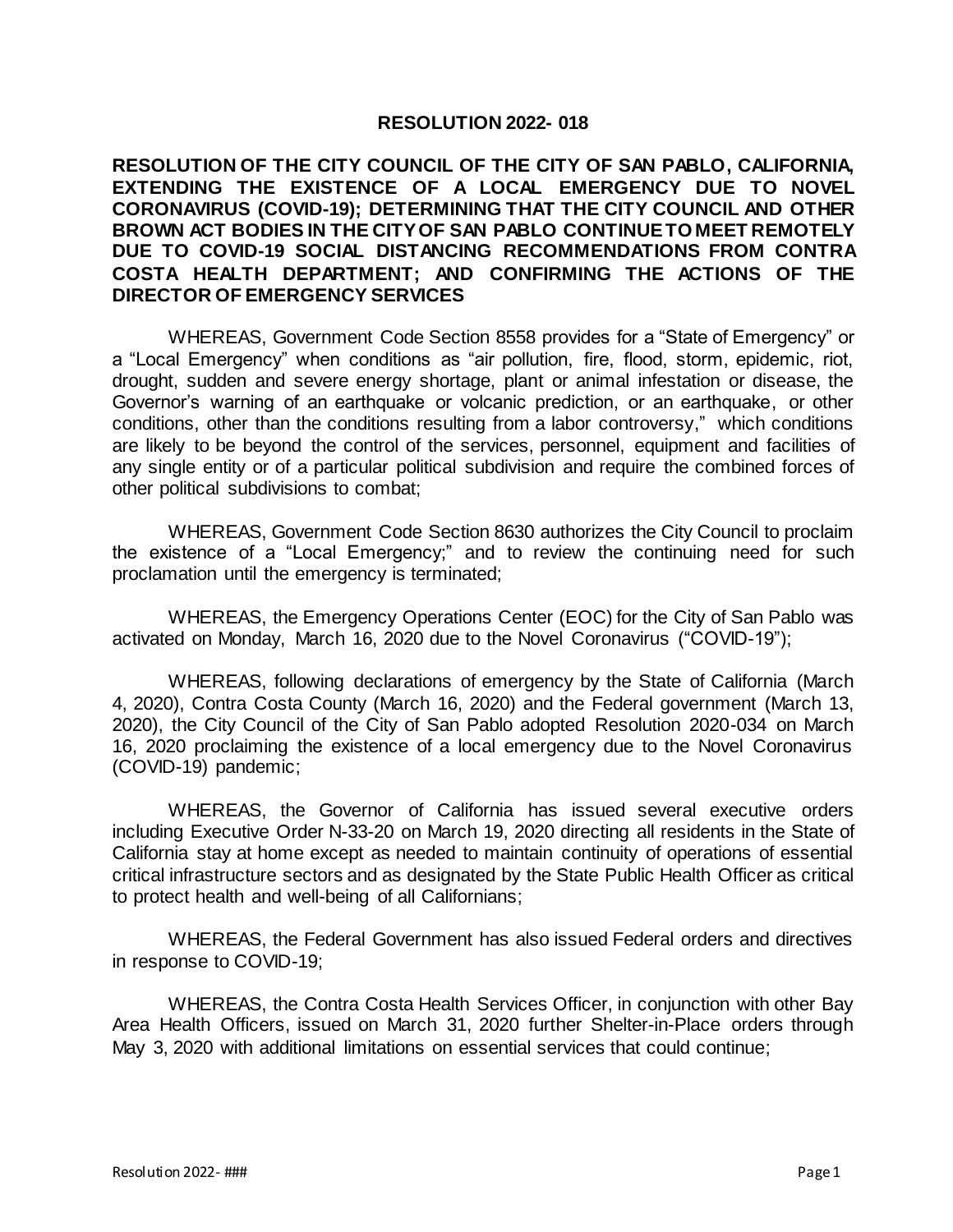WHEREAS, on April 29, 2020, pursuant to Contra Costa Health Department Order No. HO-COVID19-09, the shelter-in-place order was continued until May 31, 2020;

WHEREAS, these governmental actions were taken to "flatten the curve" of the infection rate to avoid overwhelming limited medical resources, especially given the particular challenge with of a high infection rate for asymptomatic individuals; thus, creating "superspreader" events when people are in close proximity;

WHEREAS, on May 18, 2020, pursuant to Contra Costa Health Department Order No. HO-COVID19-14, the shelter-in-place order was continued although allowing some businesses to reopen under certain conditions;

WHEREAS, the Bay Area shelter-in-place order was then extended through May 31, 2020 with the current Contra Costa County Health Department Order dated June 5, 2020 extending the shelter-in-place orders, but with increasing allowance for certain businesses and other activities to occur following certain conditions, recognizing the goals of the Governor's announcement on May 4, 2020 of a "Roadmap for Recovery";

WHEREAS, on July 5, 2020, Contra Costa Health Services Officer issued Order HO-COVID19-22 generally requiring members of the public and workers to wear face coverings when less than 6 feet away from any person who is not a member of the individual's household and when inside or on the grounds of any business;

WHEREAS, on July 11, 2020, the Contra Costa Health Services Officer issued HO-COVID19-24 increasing restrictions on high risk activities and businesses due to increasing community transmissions of COVID-19, hospitalizations, illness and positivity rate;

WHEREAS, on July 13, 2020, the California Department of Public Health provided guidance on closure of various sectors because COVID-19 transmission rates continue to rise throughout the State;

WHEREAS, on August 5, 2020, the Contra Costa Health Services issued an updated Mass Isolation Order and on August 26, 2020 issued a revised social distancing order to allow certain business sectors to begin outdoor operations in light of steadying hospitalization and COVID-19 positivity rates in Contra Costa County; and

WHEREAS, on August 28, 2020, the State issued a new Public Health Order dated August 28, 2020 effective August 31, 2020, which created a new tier system of Counties with guidance for business re-openings known as "California's Plan for Reducing COVID-19 and Adjusting Permitted Sector Activities to Keep Californians Healthy and Safe;"

WHEREAS, on September 4, 2020, the County Public Health Department recognized some stabilization in the rate of COVID-19 cases and hospitalization and issued Health Order HO-COVID19-27 to reiterate social distancing, limitations on gatherings and mask requirements, but also to ease restrictions on some gatherings of children, to allow mining and logging operations and to clarify vehicle gatherings;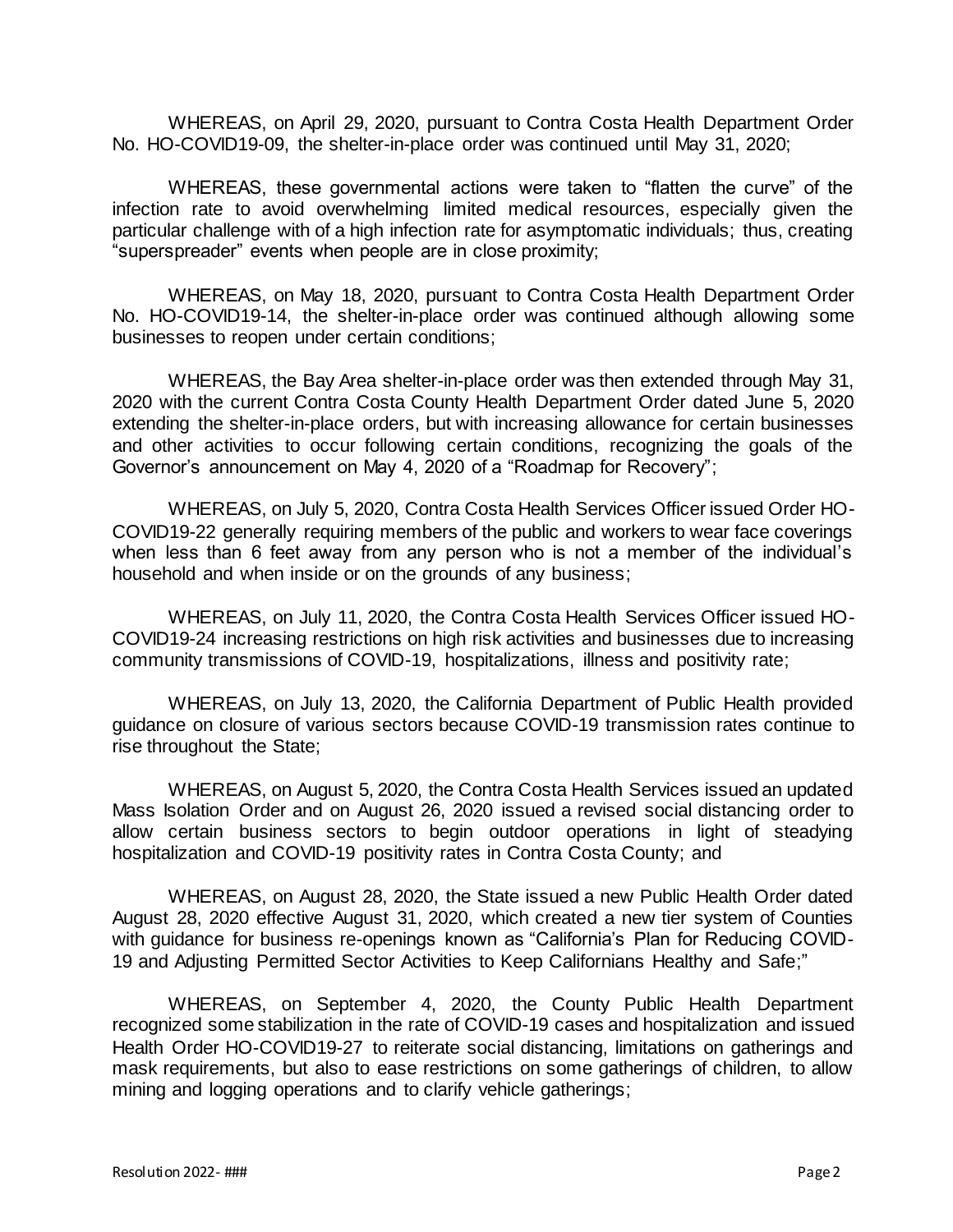WHEREAS, on September 14, 2020, the County Public Health Department issued Health Order HO-COVID19-28 to align with state guidelines for personal care services, cardrooms, racetracks and professional sports without live audiences;

WHEREAS, on September 16, 2020, the County Public Health Department issued Health Order HO-COVID19-29 to align with CDC guidelines on quarantining if exposed to someone with COVID-19, including exceptions for health care workers, first responders, and critical infrastructure workers to continue working if certain conditions are met, with such guidance superseded on October 8, 2020, when the County Public Health Department issued Health Order HO-COVID19-32 to update its Mass Quarantine Order to comply with the State of California Public Health Officer's guidance on who is considered a close contact or not;

WHEREAS, on September 29, 2020, the Contra Costa Health Department announced that Contra Costa County had moved into the less restrictive red tier ("substantial" spread of COVID-19) of the State's [four-tiered, color-coded reopening](https://covid19.ca.gov/safer-economy/)  [system;](https://covid19.ca.gov/safer-economy/)

WHEREAS, on October 6, 2020, the State's [Blueprint for a Safer Economy](https://www.cdph.ca.gov/Programs/CID/DCDC/Pages/COVID-19/COVID19CountyMonitoringOverview.aspx) included a "health equity metric" that will also be used to determine a county's tier to ensure California reopens its economy safely by reducing disease transmission in all communities, particularly given higher COVID rates among communities of color;

WHEREAS, as of October 27, 2020, Contra Costa County moved into the orange tier with moderate infections at 4.1 cases per day per 100,000 and 1.9% positive tests; however, the positivity rate in those in the lowest health equity quartile is 3.9%;

WHEREAS, on November 16, 2020, in light of increasing COVID infection and hospitalization rates throughout the United States, including California, twenty-eight counties were moved back into the purple/widespread infection tier 1, including Contra Costa County;

WHEREAS, on December 3, 2020, the California Department of Public Health issued a Regional Stay at Home Order based on the increasing rate of COVID-19 cases, hospitalizations and positivity rates across California;

WHEREAS, the Bay Area Region, including Contra Costa County, implemented the State's Stay at Home Order from December 6, 2020 until January 25, 2021, with the County reverting to the purple-tier of widespread infection;

WHEREAS, on March 15, 2020, the County moved into the red-tier allowing more openings of businesses and schools;

WHEREAS, on April 7, 2021, the County moved into the orange tier (moderate risk of infection) given decreasing cases and hospitalizations and increasing vaccination rates,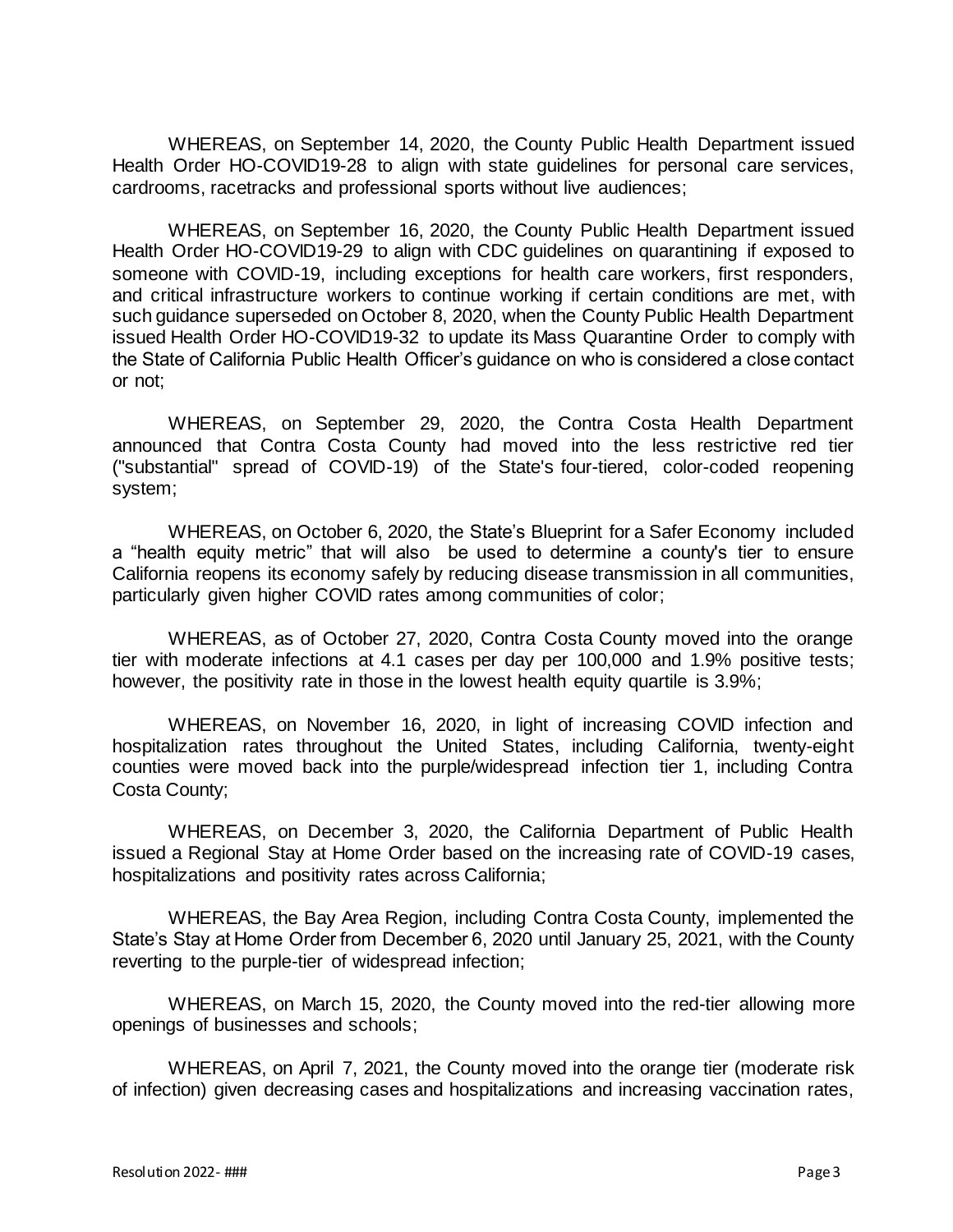allowing additional business and community sectors to open and subsequently aligned with the State's guidelines on the wearing of masks;

WHEREAS, Contra Costa County notified the City on May 5, 2021 that the testing facility at Davis Park would now be run by a State contractor, Logistics Health Incorporated/Optum, and that the County would cover Logistics Health under its insurance and the parties extended the MOU for this use to September 30, 2021 pursuant to a Second Amendment to the Agreement with the County;

WHEREAS, on May 5, 2021, Contra Costa County aligned with the State on relaxing mask requirements, but continued to support some masking requirements through June 15, 2021;

WHEREAS, on June 11, 2021, the State Public Health Officer issued a new Order indicating that on June 15, 2021, the State will move "Beyond the Blueprint for a Safer Economy" and eliminate the color-coded tier system for counties, along with further mask guidance with CalOSHA developing new workplace COVID-19 regulations;

WHEREAS, on July 16, 2021, due to increasing case and hospitalization rates, the Contra Costa Health Officer along with other Bay Area Health Officers recommends that everyone consider wearing face coverings whenever they enter indoor public spaces, regardless of their vaccination status;

WHEREAS, on September 9, 2021, the federal government announced that all employers with more than 100 employees would be required to ensure that their workplace is fully vaccinated or that unvaccinated employees provide proof of a negative test weekly;

WHEREAS, Assembly Bill 361 was passed to allow teleconferencing during a proclaimed state of emergency in certain circumstances, including if State or local officials have imposed or recommended measures to promote social distancing (e.g. during a pandemic);

WHEREAS, on September 20, 2021, Contra Costa Heath Services Department provided recommendations for safely holding public meetings given the COVID-19 pandemic signed by Health Officer Chris Farnitano, MD with the Department's primary recommendation is: "On-line meetings (teleconferenced meetings) are strongly recommended as those meetings present the lowest risk of transmission of SARS-CoV-2, the virus that causes COVID-19";

WHEREAS, under County Health Order HO-COVID19-60 dated December 27, 2021, Emergency First Responders are now required to have a COVID-19 booster to be deemed "fully vaccinated" or undergo weekly testing;

WHEREAS, due to increasing infection rates (County transmission level is back to red-high) and increasing hospitalization rates, masks are required in all indoor public settings regardless of vaccination status as of December 28, 2021;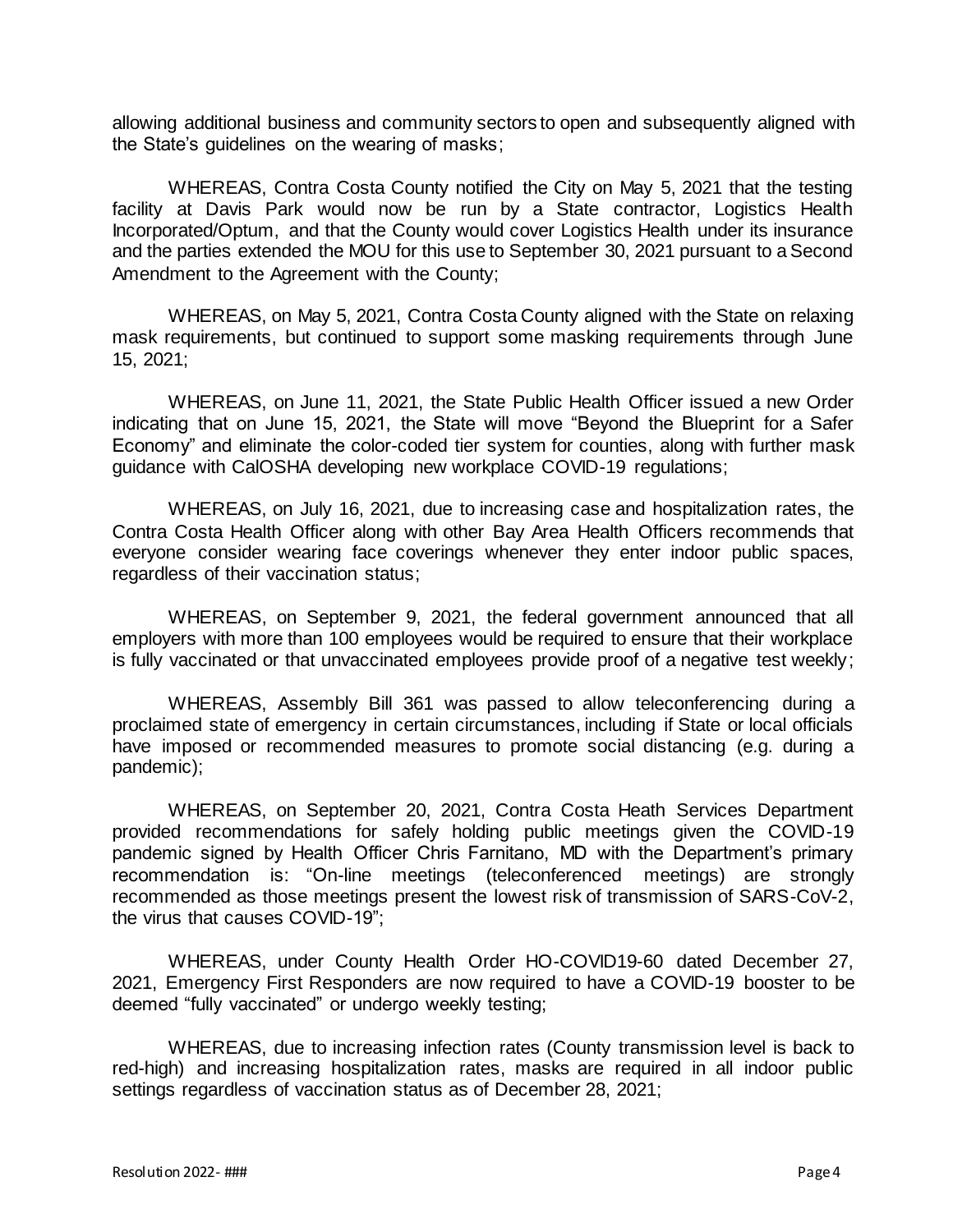WHEREAS turning to City actions, on April 6, 2020, pursuant to Resolution 2020- 042, the City Council extended the declaration of a local emergency and confirmed the actions taken by the Director of Emergency Services including but not limited to:

- 1. Emergency Services Order No. 1 issued March 23, 2020, which addressed operational issues during the emergency including a Modified City Operations Plan dated March 19, 2020; and
- 2. Revised Modified City Operations Plan dated April 1, 2020, declaring certain City projects as "Essential Governmental Functions/Public Works Projects" and further limiting activities;

WHEREAS, on April 20, 2020, pursuant to Resolution 2020-051, the City Council extended the declaration of a local emergency and confirmed the actions taken by the Director of Emergency Services including but not limited to:

- 1. Revised Modified City Operations Plan dated April 8, 2020 further limiting access to City Administrative Offices and essential services occurring at City facilities; and continuing to cancel all City-sponsored community events and gatherings per the Governor's State-wide Executive Orders No. N-25-20 (03/12/20) and No. N-33-20 (03/19/20) and Contra Costa County Health Department Order No. #HO-COVID-19-03 (03/31/2020);
- 2. City of San Pablo Administrative Policy Coronavirus (COVID-19): Families First Coronavirus Response Act (FFCRA) and Emergency Family and Medical Leave Expansion Act (EFMLE) dated April 1, 2020;
- 3. City of San Pablo Administrative Policy Limited Duration Telework Policy dated April 1, 2020;

WHEREAS, on May 4, 2020, pursuant to Resolution 2020-055, the City Council extended the declaration of a local emergency and confirmed the actions taken by the Director of Emergency Services including but not limited to:

- 1. Revised Modified City Operations Plan dated April 20, 2020 regarding face coverings in response to Contra Costa County Health Department Order No. #HO-COVID-19-08 (04/17/2020);
- 2. Revised Modified City Operations Plan dated April 30, 2020 in response to Contra Costa County Health Department Order No. #HO-COVID-19-09 (04/29/2020) extending the shelter-in-place order to May 31, 2020 but allowing some businesses and activities to resume; and
- 3. City Essential Business/Project Updates dated May 4, 2020;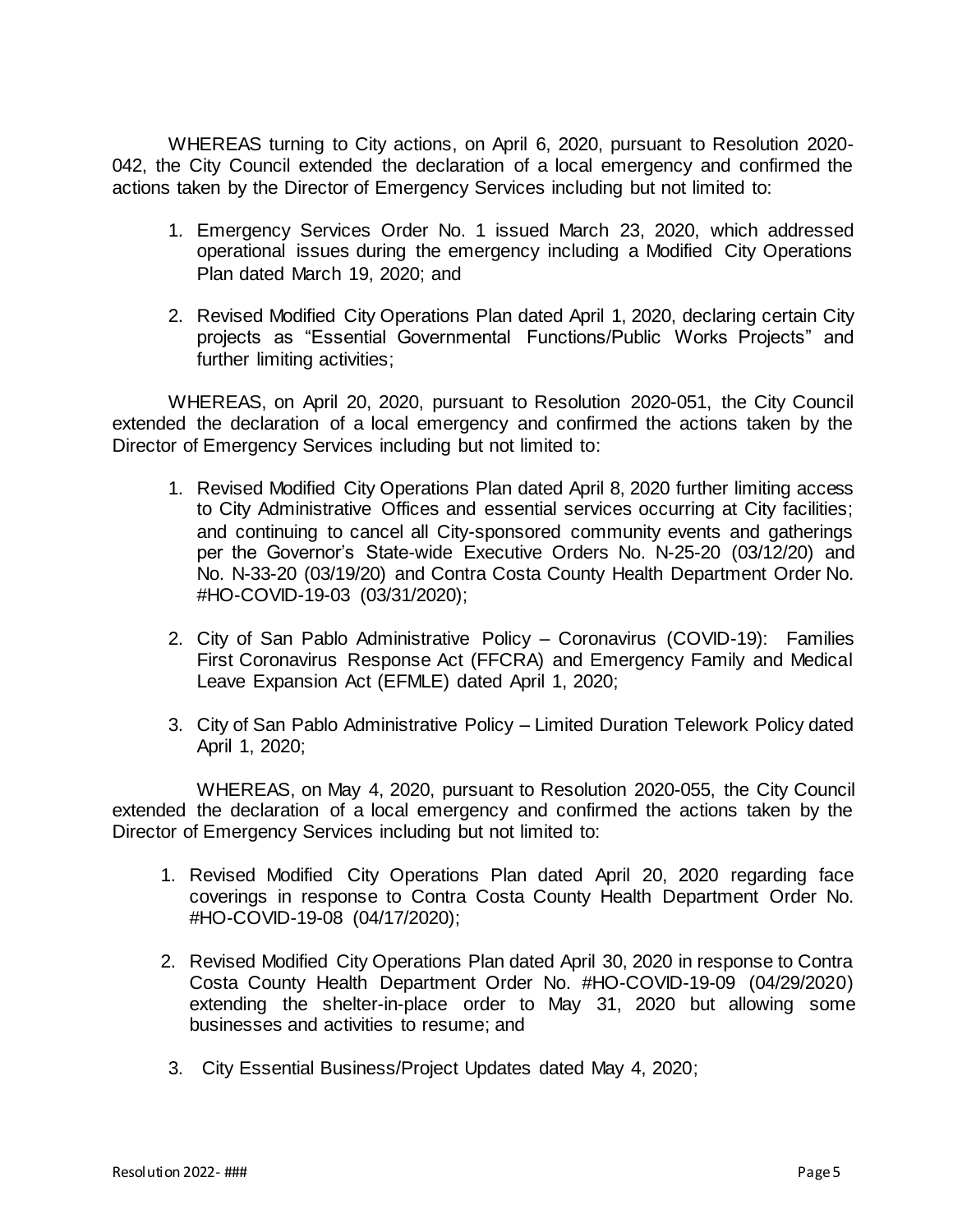WHEREAS, on May 18, 2020, pursuant to Resolution 2020-060, the City Council extended the declaration of a local emergency and confirmed the actions taken by the Director of Emergency Services including but not limited to:

1. Memorandum dated May 7, 2020 to implement COVID-19 Informational Hotline for San Pablo residents;

WHEREAS, on June 1, 2020, pursuant to Resolution 2020-068, the City Council extended the declaration of a local emergency and confirmed the actions taken by the Director of Emergency Services including but not limited to:

1. Letter dated May 22, 2020 to the Contra Costa County Health Services Department re: Casino San Pablo Notification to Re-Open and discussion with Contra Costa County Health Officials;

WHEREAS, on June 15, 2020, pursuant to Resolution 2020-077, the City Council extended the declaration of a local emergency and confirmed the actions taken by the Director of Emergency Services including but not limited to:

- 1. Memos from the City Manager and Assistant City Manager: "Expectations of Employees Returning to Work" dated June 3, 2020; "Protocols for Social Distancing -- COVID-19 Response Plan" dated June 3, 2020; "COVID-19 Health Screenings" dated June 3, 2020; and
- 2. Revised Modified City Operations Plan dated June 4, 2020

WHEREAS, on July 6, 2020, pursuant to Resolution 2020-086, the City Council extended the declaration of a local emergency and confirmed the actions taken by the Director of Emergency Services; and

WHEREAS, on July 20, 2020, pursuant to Resolution 2020-094, the City Council extended the declaration of a local emergency and confirmed the actions taken by the Director of Emergency Services including but not limited to:

1. COVID-19 Health Screening and Protocols for candidates and those involved with ballot measures who need to come to City Hall.

WHEREAS, the City has also established a City hotline for assistance with COVID-19 resources and questions; and

WHEREAS, on August 3, 2020, pursuant to Resolution 2020-105, the City Council extended the declaration of a local emergency and confirmed the actions taken by the Director of Emergency Services including but not limited to:

1. City Council Meeting Protocols at City Hall during COVID-19 Emergency;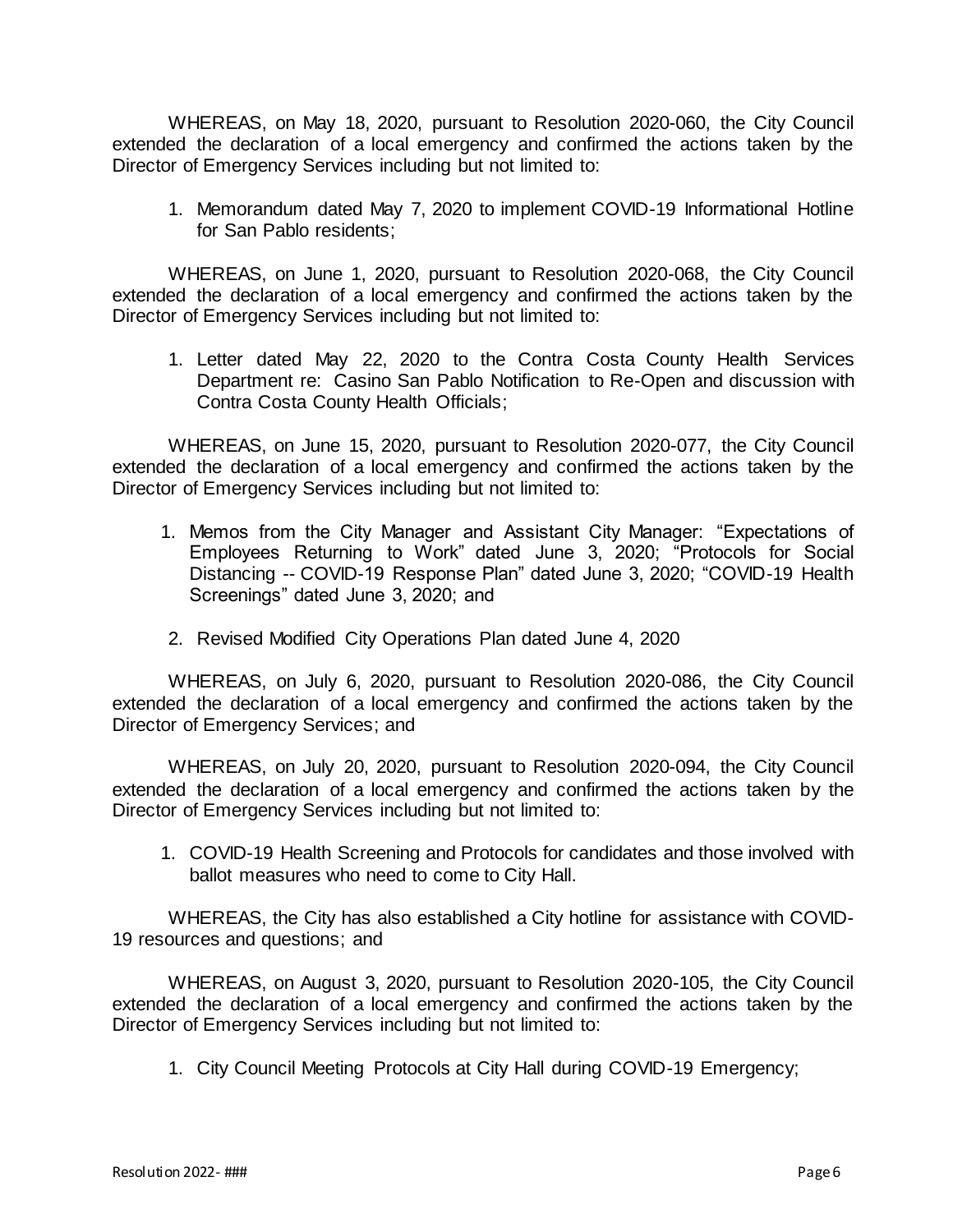WHEREAS, On September 8, 2020, pursuant to Resolution 2020-115, the City Council extended the declaration of a local emergency and confirmed the actions taken by the Director of Emergency Services including but not limited to:

1. "COVID-19 Hot Zone and Employee Reporting in the Workplace" dated August 6, 2020

WHEREAS, on September 8, 2020 per Resolution 2020-112, the City Council confirmed an agreement with Contra Costa County to provide financial support for the COVID-19 Youth/Young Adult Ambassadors to be trained about COVID-19 and then to prepare and post messages about COVID-19 on social media;

WHEREAS, on September 8, 2020 per Resolution 2020-116, the City Council amended the City Council Priority Workplan to explore the feasibility of a financial assistance grant or loan program for local San Pablo businesses affected by the COVID-19 pandemic in collaboration with the San Pablo EDC (San Pablo Economic Development Corporation);

WHEREAS, on September 21 2020, pursuant to Resolution 2020-123, the City Council extended the declaration of a local emergency and confirmed the actions taken by the Director of Emergency Services; and

WHEREAS, on September 21, 2020, the City Council also adopted Ordinance 2020- 010 repealing Ordinance 2020-006, which suspended automatic approval deadlines during the COVID-19 emergency. The City Council also approved Resolution 2020-124 extending the Housing Assistance Grant Program and Resolution 2020-125 creating an Ad Hoc City Council Committee to address COVID-19 issues;

WHEREAS, on October 5, 2020, pursuant to Resolution 2020-127, the City Council extended the declaration of a local emergency and confirmed the actions taken by the Director of Emergency Services; and

WHEREAS, on October 21, 2020, pursuant to Resolution 2020-131, the City Council extended the declaration of a local emergency and confirmed the actions taken by the Director of Emergency Services; and

WHEREAS, on November 2, 2020, pursuant to Resolution 2020-136, the City Council extended the declaration of a local emergency and confirmed the actions taken by the Director of Emergency Service since the last meeting, including but not limited to:

1. Coronavirus COVID-19 Update and Revised City Modified Operations Plan (Version #9 dated October 28, 2020)

WHEREAS, on November 2, 2020, pursuant to Resolution 2020-135, the City Council also authorized a one-time event sponsorship of \$3,000 for the Free COVID-19 Testing Event available to the public scheduled for Saturday, November 7, 2020; and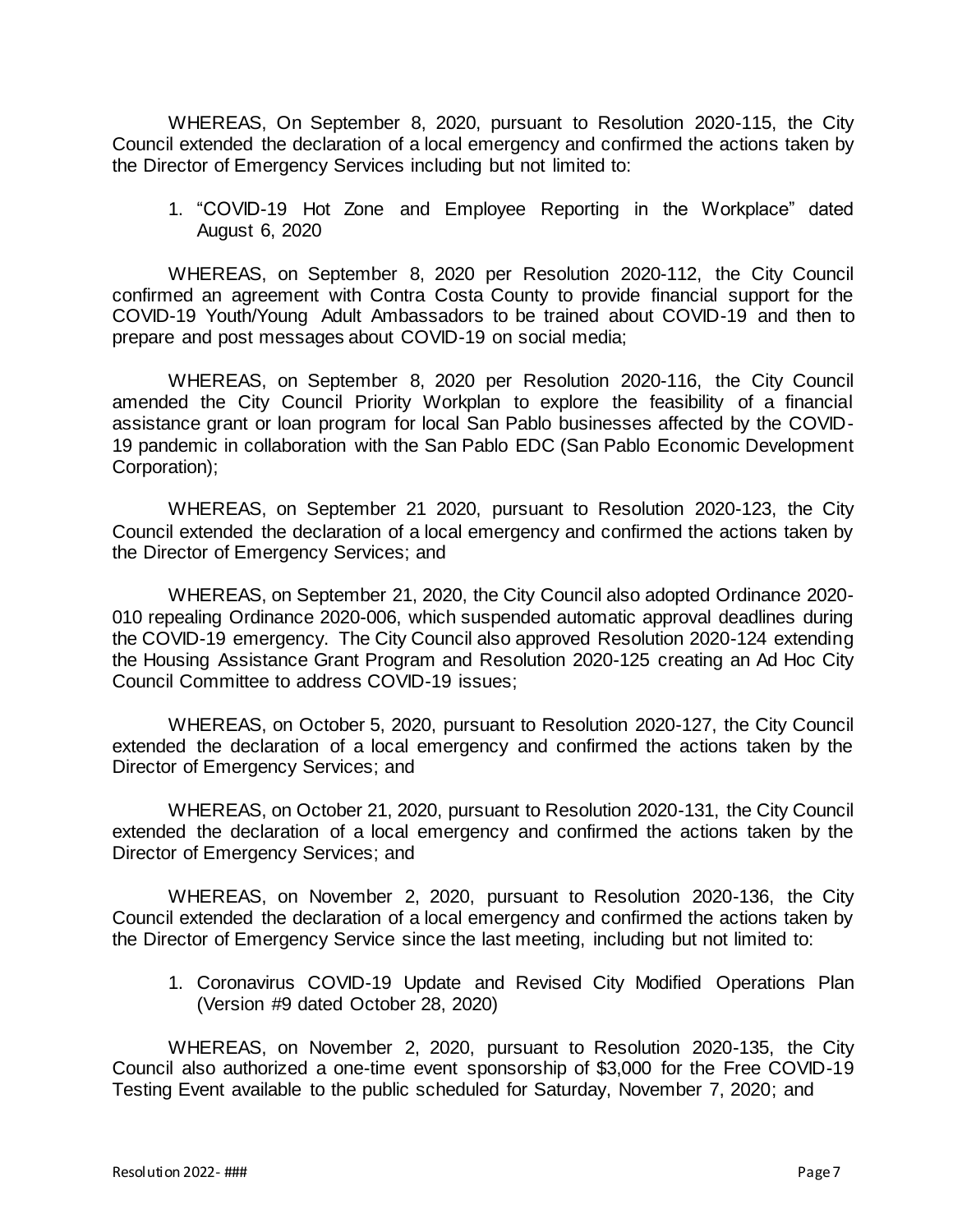WHEREAS, on November 16, 2020, pursuant to Resolution 2020-139, the City Council extended the declaration of a local emergency and confirmed the actions taken by the Director of Emergency Service since the last meeting; and

WHEREAS, on November 16, 2020, pursuant to Resolution 2020-143, the City Council also approved a memorandum of agreement with Contra Costa Health Services to create of COVID-19 testing site at the Davis Park Multi-purpose room; and

WHEREAS, on December 7, 2020, pursuant to Resolution 2020-154, the City Council extended the declaration of a local emergency and confirmed the actions taken by the Director of Emergency Services since the last meeting; and

WHEREAS, on December 21, 2020, pursuant to Resolution 2020-159, the City Council extended the declaration of a local emergency and confirmed the actions taken by the Director of Emergency Services since the last meeting; and

WHEREAS, on January 19, 2021, pursuant to Resolution 2021-02, the City Council extended the declaration of a local emergency and confirmed the actions taken by the Director of Emergency Services since the last meeting;

WHEREAS, on February 2, 2021, pursuant to Resolution 2021-10, the City Council extended the declaration of a local emergency and confirmed the actions taken by the Director of Emergency Services since the last meeting;

WHEREAS, on February 16, 2021, pursuant to Resolution 2021-14, the City Council extended the declaration of a local emergency and confirmed the actions taken by the Director of Emergency Services since the last meeting including but not limited to:

1. City's Revised Modified Operations Plan dated February 4, 2021 to implement stricter mask wearing requirement at City facilities;

WHEREAS, on March 1, 2021, pursuant to Resolution 2021-19, the City Council extended the declaration of a local emergency and confirmed the actions taken by the Director of Emergency Services since the last meeting;

WHEREAS, on March 1, 2021, pursuant to Resolution 2021-20, the City Council also authorized a letter agreement with Contra Costa County to continue providing financial support of up to \$4,200 for San Pablo youths to continue participating in the COVID-19 Youth and Young Adult Ambassadors program;

WHEREAS, on March 15, 2021, pursuant to Resolution 2021-024, the City Council extended the declaration of a local emergency and confirmed the actions taken by the Director of Emergency Services since the last meeting, including but not limited to including but not limited to the promulgation of the Temporary Administrative Policy regarding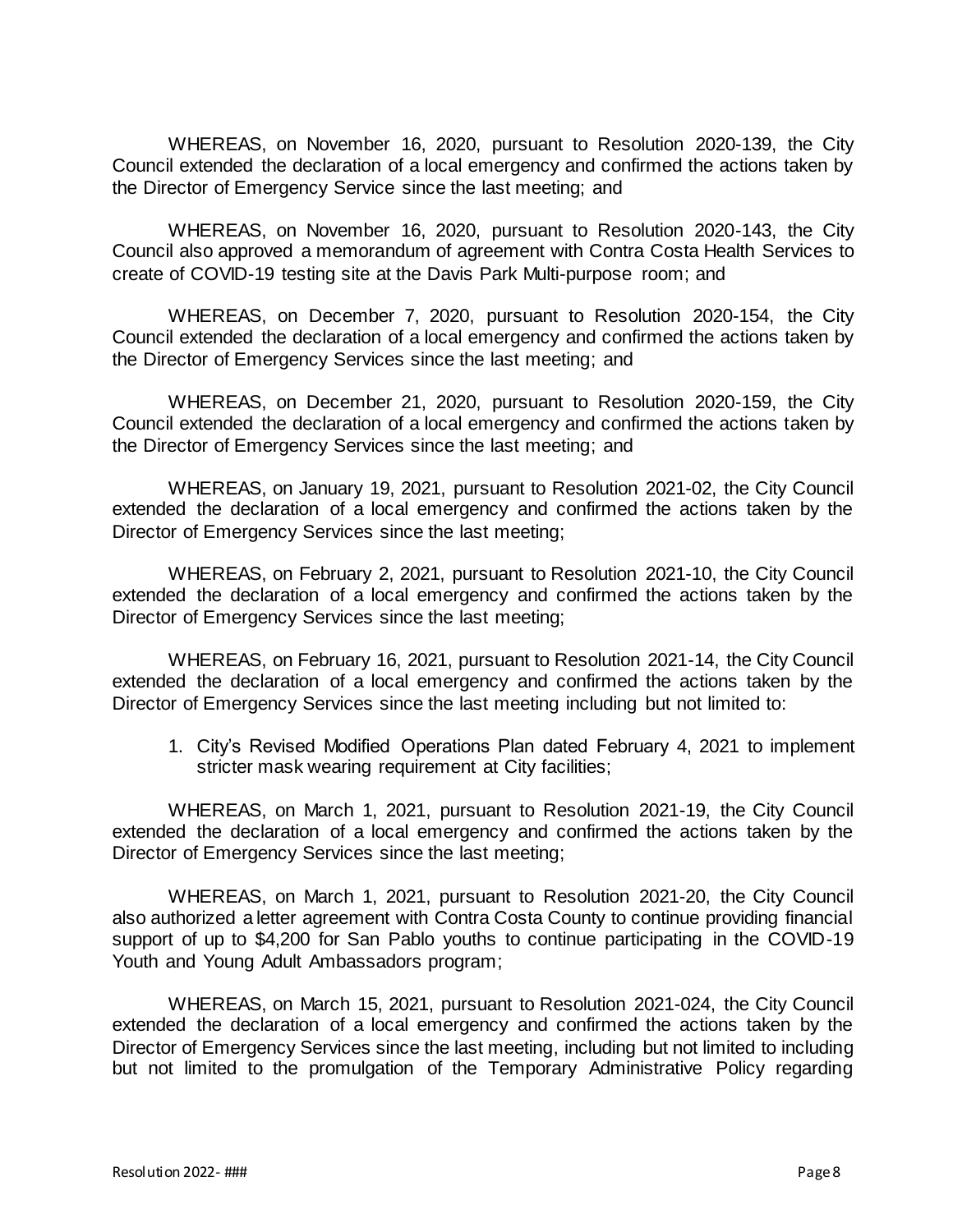COVID-19 Families First Coronavirus Response Act (FFCRA) – Temporary City Extended Leave;

WHEREAS, on March 15, 2021, pursuant to Resolution 2021-028, the City Council decided to cancel certain City-sponsored large-scale events for calendar year 2021 due to the COVID-19 pandemic;

WHEREAS, on April 5, 2021, pursuant to Resolution 2021-033, the City Council extended the declaration of a local emergency and confirmed the actions taken by the Director of Emergency Services since the last meeting;

WHEREAS, on April 5, 2021, pursuant to Resolution 2021-038, the City Council entered into an amended Memorandum of Agreement with the County to provide a framework for the County Public Health Department and City Manager to mutually agree to the use of additional City facilities for COVID-19 testing or vaccination sites;

WHEREAS, on April 5, 2021, pursuant to Resolution 2021-033, the City Council extended the declaration of a local emergency and confirmed the actions taken by the Director of Emergency Services since the last meeting;

WHEREAS, on April 19, 2021, pursuant to Resolution 2021-047, the City Council extended the declaration of a local emergency and confirmed the actions taken by the Director of Emergency Services since the last meeting;

WHEREAS, on May 3, 2021, pursuant to Resolution 2021-053, the City Council extended the declaration of a local emergency and confirmed the actions taken by the Director of Emergency Services since the last meeting;

WHEREAS on May 17, 2021, pursuant to Resolution 2021-057, the City Council extended the declaration of a local emergency and confirmed the actions taken by the Director of Emergency Services since the last meeting including but not limited to:

- 1. the COVID-19 Prevention Program required by CalOSHA; and
- 2. Logistic Health Incorporated as agent of the County running the Davis Park COVID-19 testing facility;

WHEREAS, on June 7, 2021, pursuant to Resolution 2021-066, the City Council extended the declaration of a local emergency and confirmed the actions taken by the Director of Emergency Services since the last meeting including but not limited to:

- 1. City Proposed Re-Opening Plan for Local Government Services v.11 issued May 13, 2021 by the City Manager/Director of Emergency Services; and
- 2. Revised COVID-19 Supplemental Sick Leave Policy dated May 17, 2021 as authorized by the federal American Rescue Plan Act and the State Senate Bill 95; and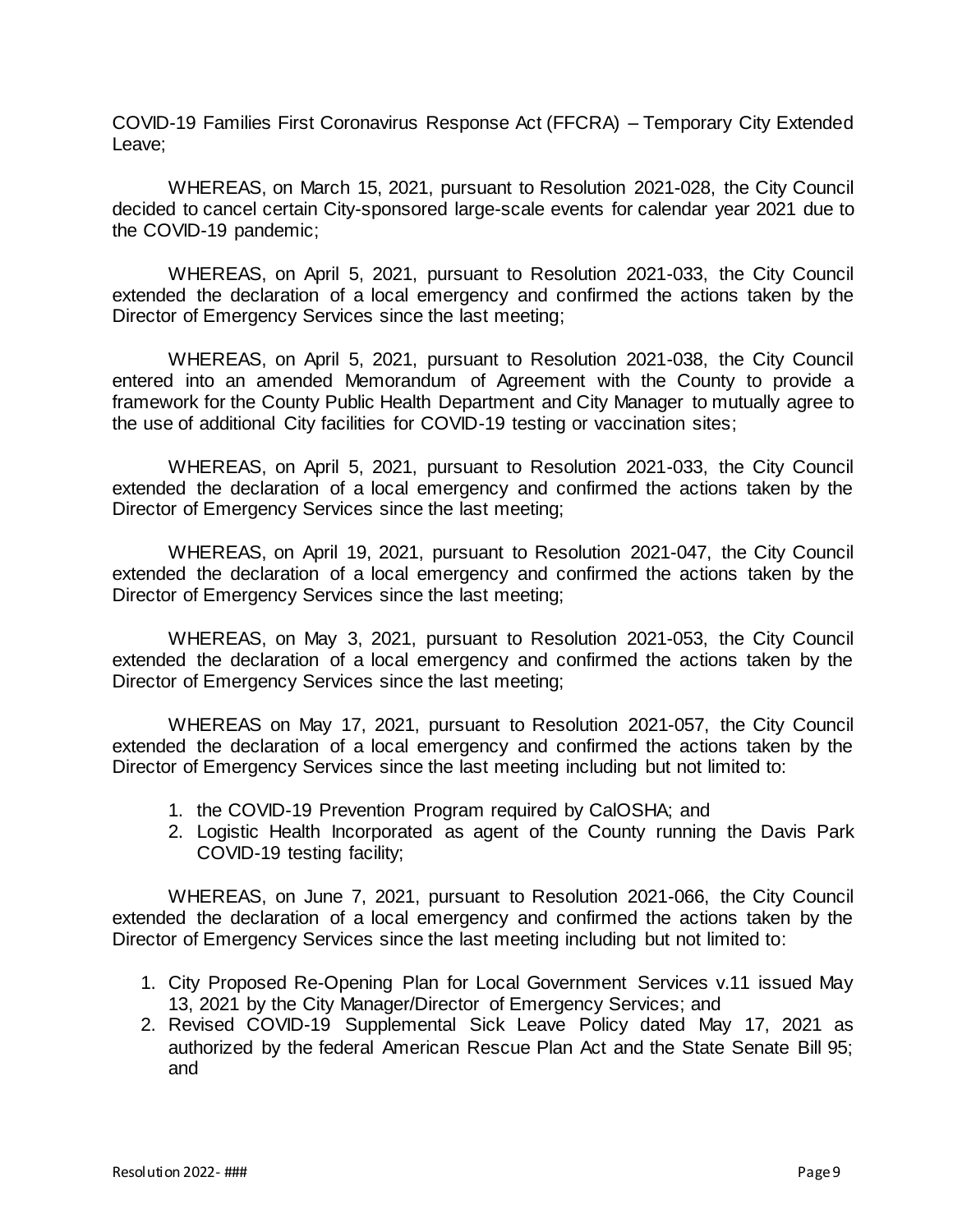WHEREAS, on June 21, 2021, pursuant to Resolution 2021-075, the City Council extended the declaration of a local emergency and confirmed the actions taken by the Director of Emergency Services since the last meeting;

WHEREAS, on July 6, 2021, pursuant to Resolution 2021-093, the City Council approved the implementation of the "Welcome Back Reopening Plan" dated July 1, 2021, which opened City parks and fields as of July 1, 2021 and amended the Preliminary Reopening phases to have Phase II of City employees working full-time in City facilities starting August 16, 2021;

WHEREAS, on July 19, 2021, pursuant to Resolution 2021-095, the City Council extended the declaration of a local emergency and confirmed the actions taken by the Director of Emergency Services since the last meeting including but not limited to:

- 1. Worksite-Specific COVID-19 Plan dated July 1, 2021
- 2. Second Amendment to the MOU with the County to extend COVID-19 testing at Davis Park to September 30, 2021;

WHEREAS, on August 2, 2021, pursuant to Resolution 2021-101, the City Council extended the declaration of a local emergency and confirmed the actions taken by the Director of Emergency Services since the last meeting;

WHEREAS, on September 7, 2021, pursuant to Resolution 2021-107, the City Council extended the declaration of a local emergency and confirmed the actions taken by the Director of Emergency Services since the last City Council meeting including but not limited to:

- 1. Modified City Operations Plan version 13 dated August 4, 2021 -- Due to a surge in COVID-19 infection rates in part caused by the Delta variant and stagnating vaccination rates, the City implemented a revised Modified Operations Plan that addressed:
	- a. Compliance with more stringent Cal-OSHA Emergency Temporary Standards (ETS) due to employee outbreaks of COVID-19
	- b. Mandatory submission of COVID-19 Employee Vaccination Forms
	- c. Postponement of Phase II to September 15, 2021 in City's adopted Welcome Back Re-opening Plan
- 2. Modified City Operations Plan version 14 dated August 24, 2021 that is effective September 1, 2021, City employees who are unvaccinated or refuse to provide vaccination status information will be required to be tested at least weekly. This step was taken in part due to increasing number of COVID-19 cases and exposures among City employees, which require the City to follow stricter Cal-OSAH requirements related to masking and social distancing to reduce COVID-19 exposures.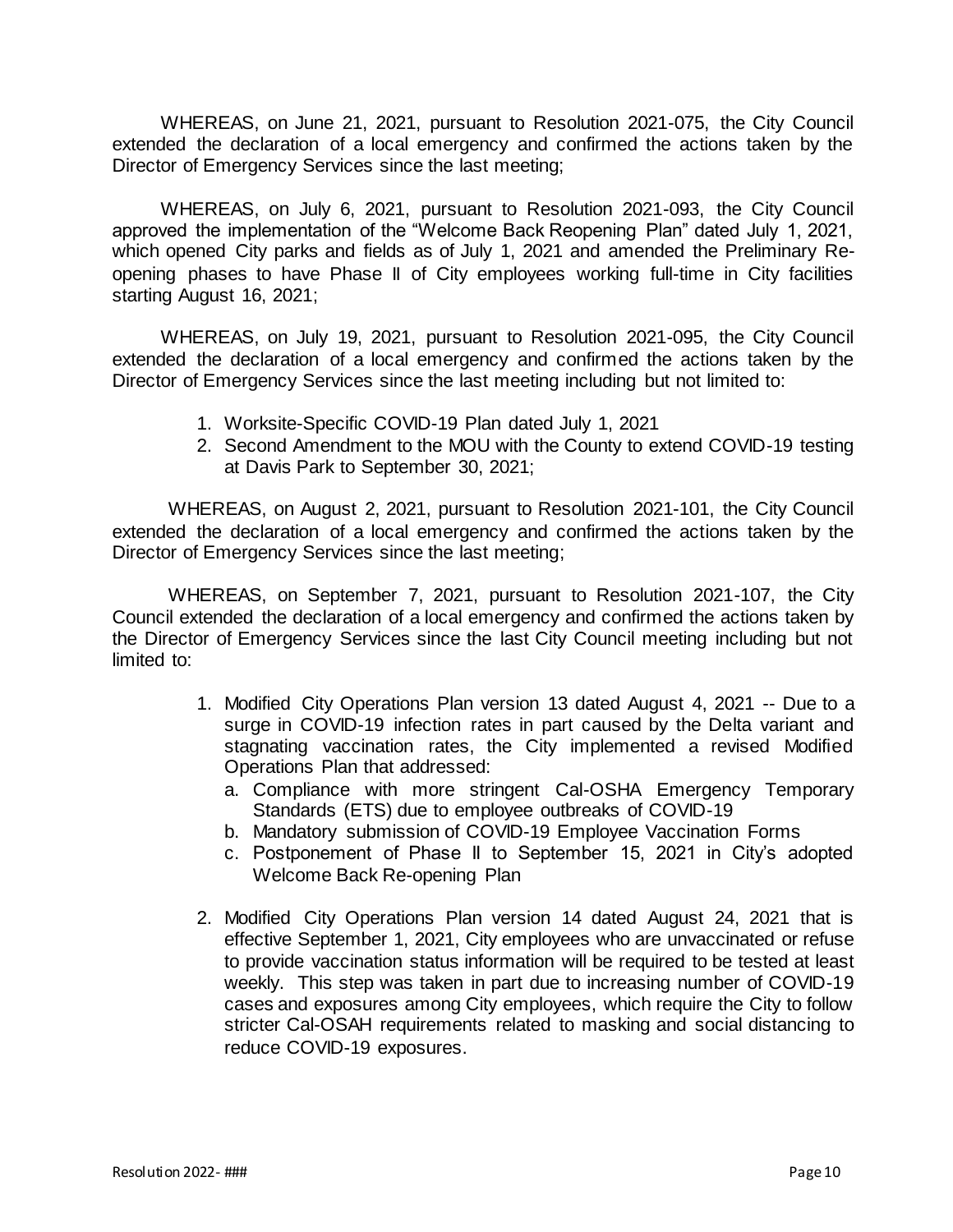3. Extended the County's use of the Davis Park Community Center for testing until December 31, 2021;

WHEREAS, on September 21, 2021, pursuant to Resolution 2021-121, the City Council extended the declaration of a local emergency and confirmed the actions taken by the Director of Emergency Services since the last meeting, including but not limited to:

> 1. Revised Modified City Operations Plan version 15 dated September 3, 2021 -- Due to a surge in COVID-19 infection rates in part caused by the Delta variant and stagnating vaccination rates, the City implemented a revised Modified Operations Plan that requires elected officials to provide proof of vaccination or a negative COVID-19 test within prior 72 hours of entering a City facility, worksite or event.

WHEREAS, on September 29, 2021, at a Special City Council meeting, the City Council determined that the City Council and other San Pablo Brown Act bodies would continue to meet remotely due to COVID-19 social distancing recommendations from Contra Costa Health Department;

WHEREAS, on October 4, 2021, pursuant to Resolution 2021-129, the City Council extended the declaration of a local emergency; determined that the City Council and other Brown Act bodies in the City of San Pablo continue to meet remotely due to COVID-19 social distancing recommendations from Contra Costa Health Department and for the safety of all in accordance with Assembly Bill 361's revisions to the Brown Act to address remote meetings during emergencies; and confirmed the additional actions taken by the Director of Emergency Services, including those actions taken since the last Council meeting;

WHEREAS, on October 18, 2021, pursuant to Resolution 2021-131, the City Council extended the declaration of a local emergency; determined that the City Council and other Brown Act bodies in the City of San Pablo continue to meet remotely due to COVID-19 social distancing recommendations from Contra Costa Health Department; and confirmed the additional actions taken by the Director of Emergency Services, including those actions taken since the last Council meeting including but not limited to:

1. Revised Modified City Operations Plan version 16 dated September 14, 2021 regarding rules for those entering City facilities and participating in City programs;

WHEREAS, on November 1, 2021, pursuant to Resolution 2021-141, the City Council extended the declaration of a local emergency; determined that the City Council and other Brown Act bodies in the City of San Pablo continue to meet remotely due to COVID-19 social distancing recommendations from Contra Costa Health Department; and confirmed the additional actions taken by the Director of Emergency Services, including those actions taken since the last Council meeting including but not limited to: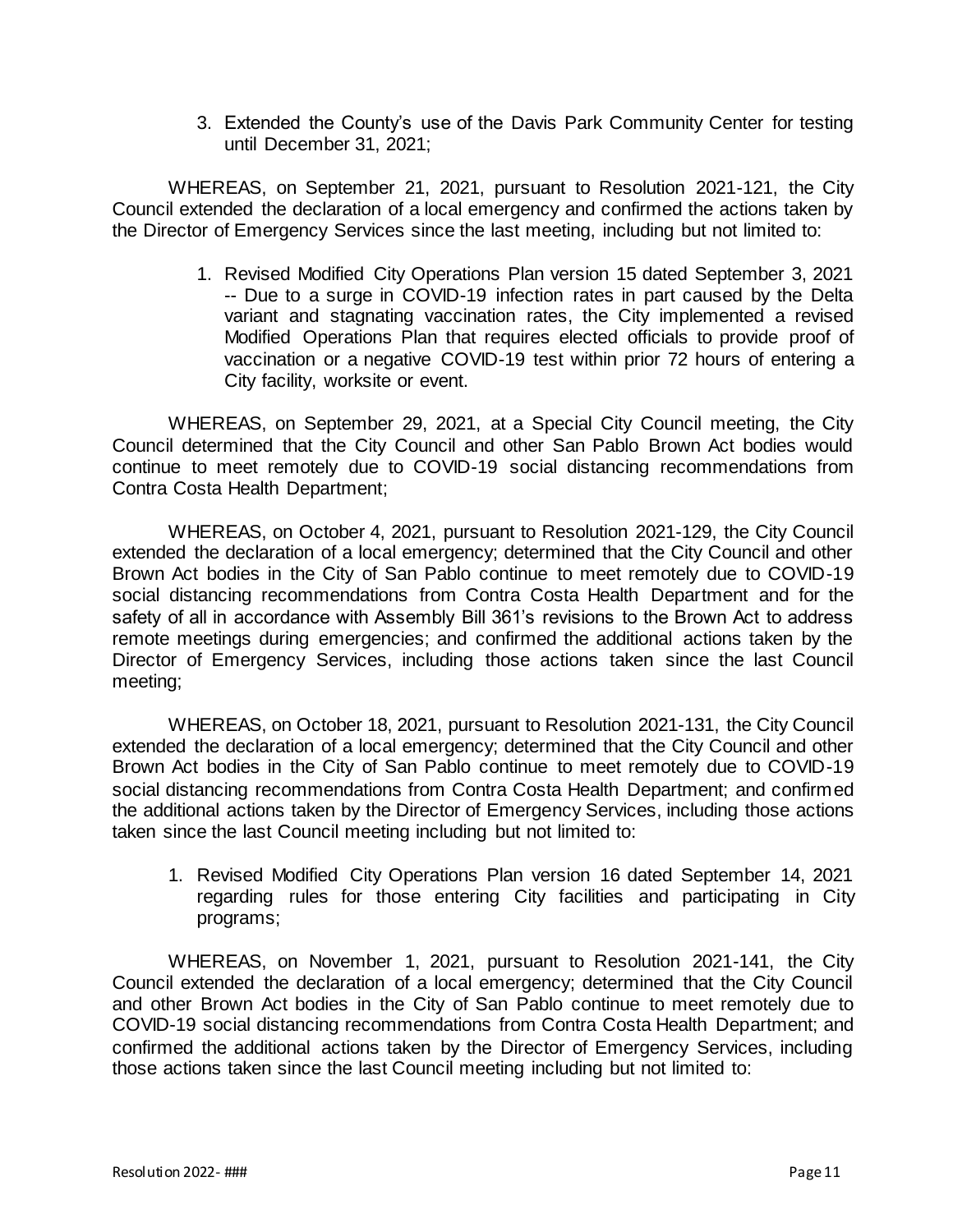1. Revised Modified City Operations Plan version 17 dated October 14, 2021 regarding rules for those entering City facilities and participating in City programs;

WHEREAS, on November 15, 2021, pursuant to Resolution 2021-147, the City Council extended the declaration of a local emergency; determined that the City Council and other Brown Act bodies in the City of San Pablo continue to meet remotely due to COVID-19 social distancing recommendations from Contra Costa Health Department; and confirmed the additional actions taken by the Director of Emergency Services, including those actions taken since the last Council meeting;

WHEREAS, on December 6, 2021, pursuant to Resolution 2021-152, the City Council extended the declaration of a local emergency; determined that the City Council and other Brown Act bodies in the City of San Pablo continue to meet remotely due to COVID-19 social distancing recommendations from Contra Costa Health Department; and confirmed the additional actions taken by the Director of Emergency Services, including those actions taken since the last Council meeting including but not limited to:

- 1. Execution of a Third Amendment to Memorandum of Agreement with the County for use of Davis Park Community Center for COVID-19 testing until December 31, 2021 which the City Council confirmed on September 7, 2021.
- 2. Authorization of a Fourth Amendment to Memorandum of Agreement with the County for use of Davis Park Community Center for COVID-19 testing under March 31, 2022;

WHEREAS, on December 20, 2021, pursuant to Resolution 2021-161, the City Council extended the declaration of a local emergency; determined that the City Council and other Brown Act bodies in the City of San Pablo continue to meet remotely due to COVID-19 social distancing recommendations from Contra Costa Health Department; and confirmed the additional actions taken by the Director of Emergency Services, including those actions taken since the last Council meeting;

WHEREAS, on January 18, 2022, pursuant to Resolution 2022-007, the City Council extended the declaration of a local emergency; determined that the City Council and other Brown Act bodies in the City of San Pablo continue to meet remotely due to COVID-19 social distancing recommendations from Contra Costa Health Department; and confirmed the additional actions taken by the Director of Emergency Services, including those actions taken since the last Council meeting including but not limited to:

1. Revised Modified City Operations Plan version 18 dated January 7, 2022 regarding rules for those entering City facilities and participating in City programs including the shutting down of City administrative offices for the week of January 10, 2022 and directing applicable City staff to work remotely; and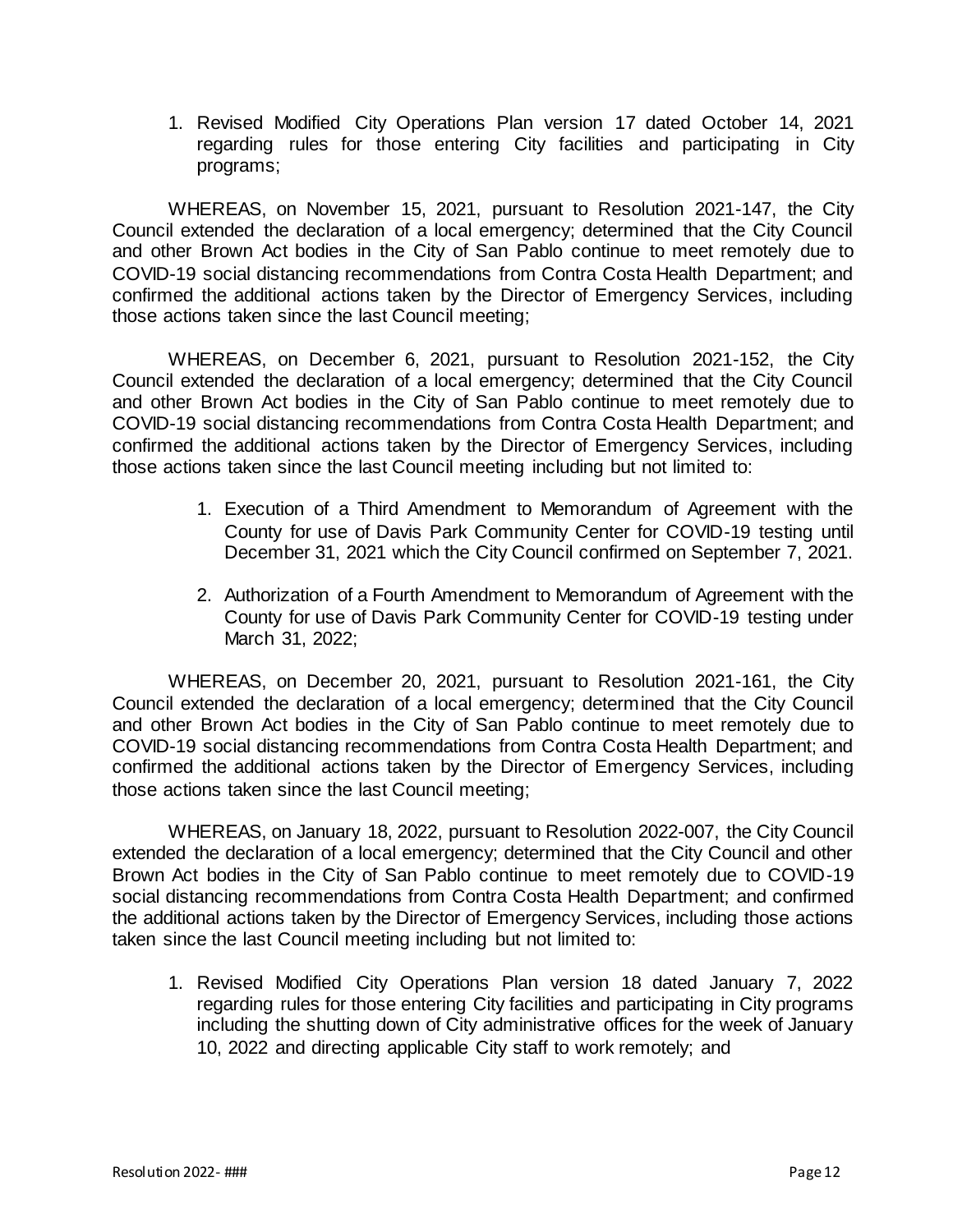2. City Administrative Policy for COVID-19 Vaccination or Mandatory Testing revised January 7, 2022, including that all new City employees must be vaccinated unless granted medical or religious exemption;

WHEREAS, as set forth in the staff reports and presentations accompanying each Resolution extending the declaration of a local emergency and as reported in federal, state and county public health websites, the COVID-19 cases and deaths continue to rise with San Pablo continuing to be identified as a "hot spot" with a high per capita rate of confirmed COVID-19 cases in Contra Costa County; although, the vaccination rate is increasing; and

WHEREAS, according to the East Bay Economic Development Alliance's (East Bay EDA) Business Recovery Survey Results published on May 19, 2020, 80% of East Bay businesses are "microbusinesses" employing fewer than 10 employees, which often have limited cash reserves and are not positioned to take on more debt to survive COVID19 and shelter-in-place orders; microbusinesses are more likely to be minority- or women-owned compared to larger businesses; nearly 40% of the survey respondents were temporarily closed because they were not considered "essential" and 42.3% of West Contra Costa County businesses temporarily closed;

WHEREAS, eleven out of fifteen surveyed West Contra Costa County businesses indicated staff reductions in the 75-100% range, with layoffs and revenue losses hitting lowwage workers the hardest with impacts in the following industries: food and beverage; retail and personal services; hospitality/leisure/entertainment;

WHEREAS, many San Pablo residents have experienced job loss or reduced hours due to COVID-19 and shelter-in-place orders;

WHEREAS, Contra Costa County overall saw an increase in unemployment from a March unemployment rate of 4.1 percent to an April unemployment rate of 14.5 percent, with nearly 3.7 million Californians filing for unemployment during the first six weeks of COVID-19 pandemic and the nation seeing the highest level of unemployment in 70 years;

WHEREAS, according to the East Bay EDA, there were 25,560 jobs lost in the East Bay during March and April, representing nearly 30% of job cuts in the nine-county Bay Area. However, the Urban Institute estimated 45,666 low-income jobs (annual earnings below \$40,000) lost just in Contra Costa County through May 8, 2020;

WHEREAS, it was reported in the LA Times on August 21, 2020 that California's unemployment rate is at 13.3% with 3 million on unemployment and 202,136 new claims in the week prior to the article. Contra Costa County's rate is 14.5% with 77,600 unemployed individuals;

WHEREAS, on December 14, 2020, the website for the State's Employment Development Department (EDD) showed that California's unemployment rate in September 2020 was 11.0% with 2,058,800 unemployed individuals, but that data was from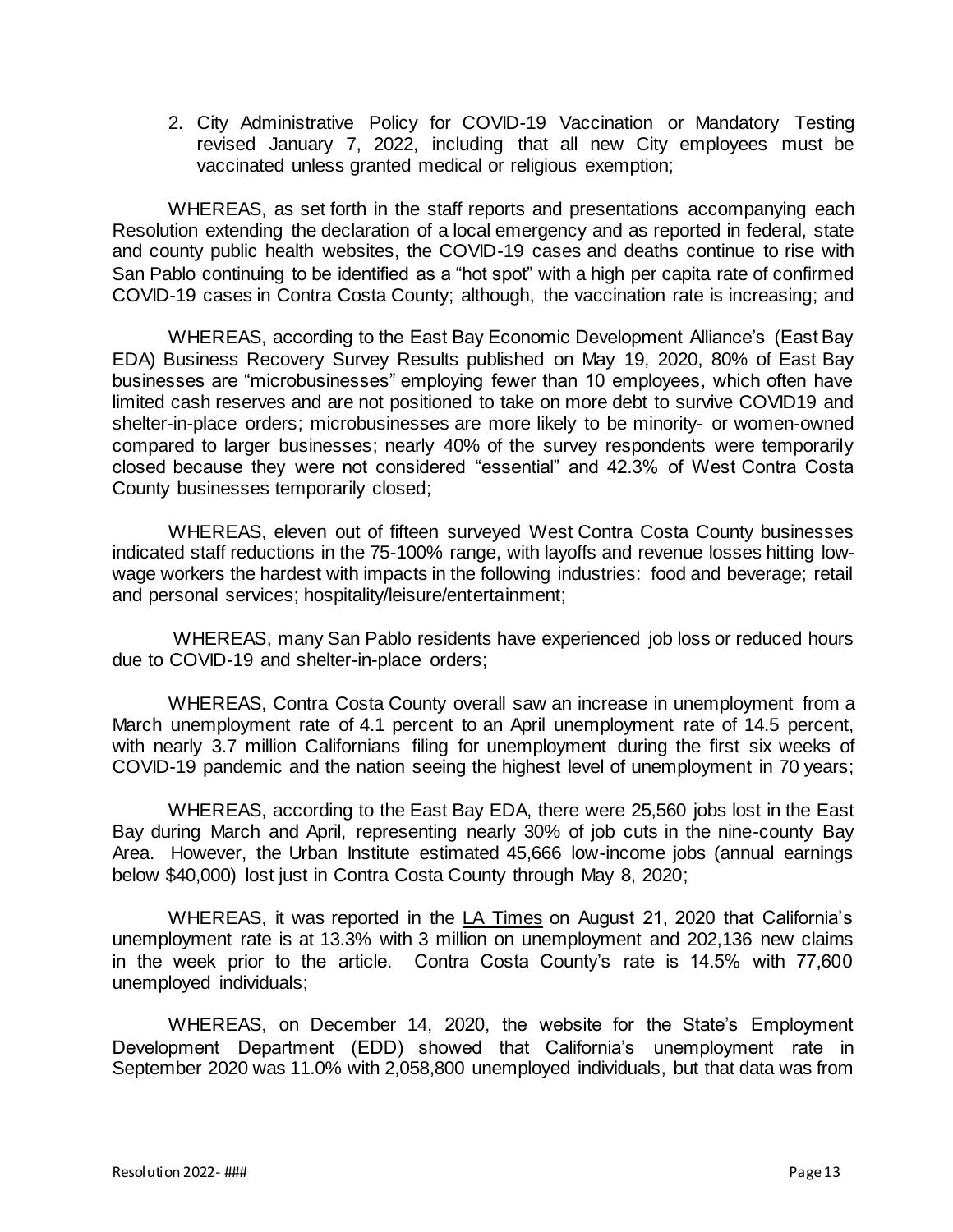September 12 before the current shut down. In February 2021, the unemployment rate in California was 8.5%;

WHEREAS, California's July 2021 unemployment rate of 7.6% was 5.6 percentage points lower than it was in July 2020; although, new unemployment claims continue

WHEREAS, to address these economic impacts and the critical need that residents remain sheltered during the pandemic to decrease the transmission of COVID-19, on April 27, 2020, the City Council adopted Urgency Ordinance 2020-008 temporarily prohibiting evictions of residential and commercial real property tenants impacted by the COVID-19 pandemic and establishing a moratorium on rent increases. In addition, on May 4, 2020, pursuant to Resolution 2020-054, the City Council approved the guidelines for a grant program for residents financially impacted by COVID-19;

WHEREAS, on June 29, 2020, the City Council increased the grant for COVID Housing Assistance Program for FY 2019/20 (Resolution 2020-081) and established a COVID Housing Assistance Program for FY 2020/21 (Resolution 2020-082), which was extended on January 19, 2021, pursuant to Resolution 2021-006 and further extended to June 30, 2021 pursuant to Resolution 2021-031;

WHEREAS, on June 7, 2021, pursuant to Resolution 2021-082, the City Council increased the grant amounts for 2020/21 to \$2,000 per eligible household. In addition, the City Council, pursuant to Resolution 2021-083, extended the Housing Assistance grant program at \$2,000 per eligible household to September 30, 2021 or until grant funds run out, whichever is sooner;

WHEREAS, on October 21, 2020, pursuant to Resolution 2020-133, the City Council established and approved program guidelines for the San Pablo "Back to Business" COVID-19 Relief Fund to offer forgivable loans to small businesses with the San Pablo Economic Development Corporation administering the program with funds that were reallocated from the City's Community Grant Foundation program;

WHEREAS, the City of San Pablo lost \$2.34 million in revenue for each month that Casino San Pablo was closed and continues to lose revenue with modified Casino operations due to public health restrictions, in addition to \$1.3 million every month from other City revenue sources, forcing a hiring freeze, suspension of all non-essential spending and layoff of part-time employees;

WHEREAS, the economic recovery from COVID-19 and its impacts are estimated to be in terms of years not months;

WHEREAS, the City received the 2021 payment of \$3.7 million of funding from the federal American Rescue Plan of 2021 (ARPA) in July 2021 and expects the second half in July 2022 and pursuant to Resolution No. 2021-104, the City Council directed staff to proceed with a Community Needs Assessment process to determine ARPA Funding Priorities and Allocations based on further staff analysis of ARPA eligible fund expenses;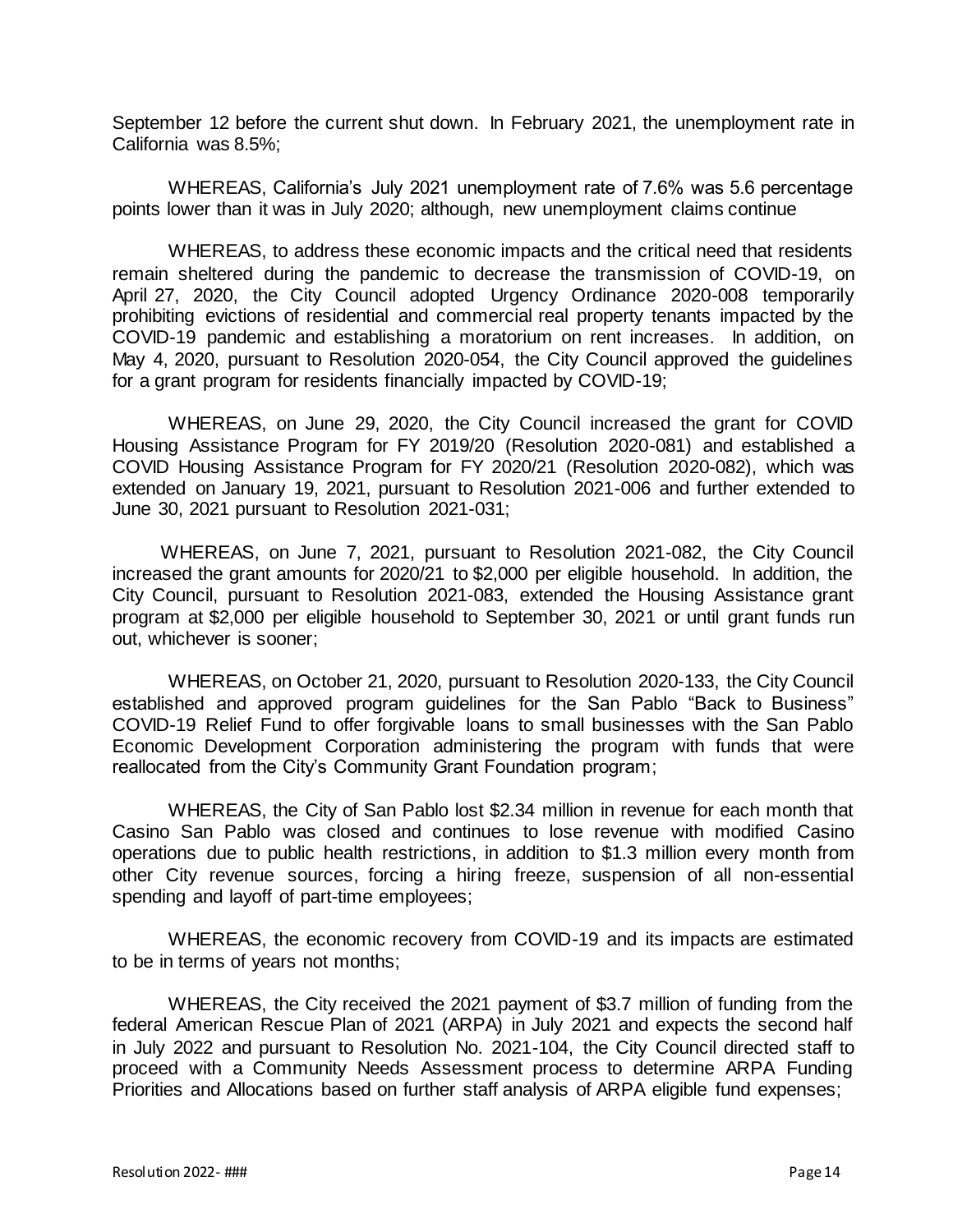WHEREAS, on October 4, 2021, pursuant to Resolution No. 2021-130, the City Council allocated the ARPA funds to a separate fund with \$3,706,733 earmarked for City revenue losses;

WHEREAS, in addition, during the past two years, the nation experienced civil unrest in the wake of the death of George Floyd while detained by a Minneapolis police officer on May 25, 2020, which has led to peaceful protests, but also to some rioting and looting in neighboring communities in violation of shelter-in-place and social distancing orders that could further exacerbate the spread of COVID-19 and placing additional demands on public safety resources, which are already taxed by COVID-19 issues;

WHEREAS, the City Manager/Director of Emergency Services recommends that the City Council extend the declaration of a local emergency; determine that the City Council and other Brown Act bodies in the City of San Pablo continue to meet remotely due to COVID-19 social distancing recommendations from Contra Costa Health Department; and confirm the additional actions taken by the Director of Emergency Services, including those actions taken since the last Council meeting:

1. Revised Modified City Operations Plan version 19 dated January 13, 2022 regarding rules for those entering City facilities and participating in City programs including the shutting down of City administrative offices until January 31, 2022;

WHEREAS, the City Council of the City of San Pablo hereby finds conditions of extreme peril to the health and safety of persons and property have continued within the City of San Pablo caused by COVID-19 including not only health impacts but economic impacts with many residents having jobs eliminated or hours reduced, as well as impacts to the City's own financial condition; these conditions are or are likely to be beyond the control of the services, personnel, equipment, and facilities of the City of San Pablo and require the combined forces of other political subdivisions to combat; and these conditions are of such extreme peril to warrant and necessitate the proclamation of the existence of a local emergency;

NOW, THEREFORE, BE IT RESOLVED by the City Council of the City of San Pablo that:

- 1. A local emergency continues to exist throughout the City of San Pablo commencing on or about 7:00 am on Monday, March 16, 2020 and shall be deemed to continue to exist until its termination is proclaimed by the City Council of the City of San Pablo;
- 2. All actions taken by the Director of Emergency Services and City Manager in response to this local emergency are confirmed; and